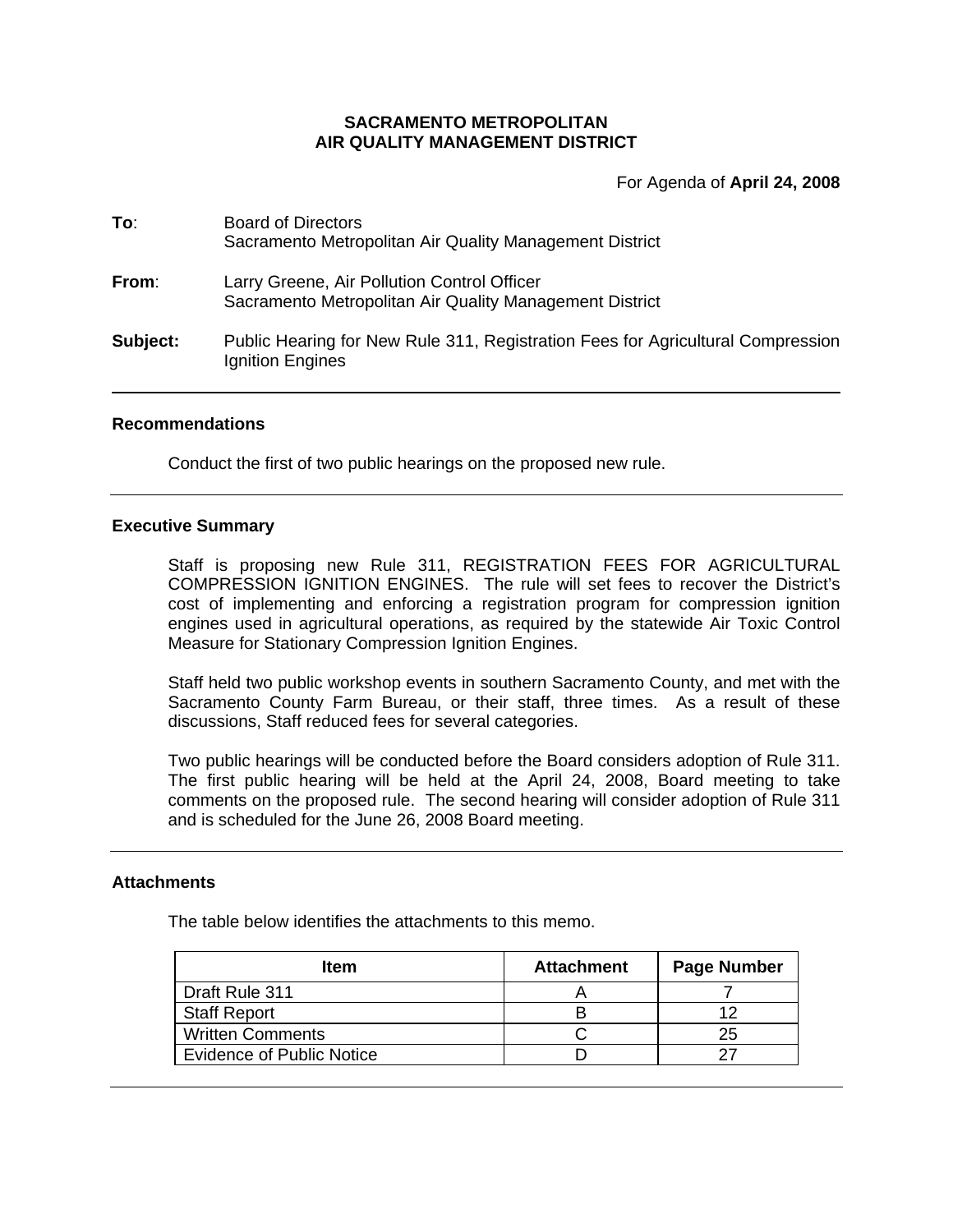## **Background**

On November 16, 2006, the California Air Resources Board amended the Air Toxic Control Measure (ATCM) for Stationary Compression Ignition Engines (Engines) to include standards for engines used in agricultural operations. These amendments became effective October 18, 2007. To ensure compliance with the new standards, the ATCM requires engines used in agricultural operations to be registered with the local district. The ATCM (Title 17 of the California Code of Regulations, Section 93115.8(d)) requires the owner/operator of engines used in agricultural operations to pay fees adopted by the District to recover the cost of implementing Section 93115.8 of the ATCM.

Proposed Rule 311 will recover the District's cost of implementing and enforcing Section 93115.8 of the ATCM.

## **Summary of Proposed Rule**

The rule establishes the initial registration and annual renewal fees for engines that must submit registration information pursuant to Section 93115.8(c) of the ATCM. An exemption is provided for engines permitted with the District. The rule also exempts engines from paying annual renewal fees once the engine has met the final emissions standards of the ATCM based on the horsepower, certification, and use of that engine. The proposed registration fees are as follows:

- Initial registration fees
	- o Carl Moyer Engines: \$151
	- o Non-Moyer Engines
		- First engine registered at a source: \$300 **All other engines:** \$155
- Annual renewal fee:
	- o First engine registered at a source: \$169<br>
	o All other engines: \$105  $\circ$  All other engines:

If an owner/operator chooses to use a control device on an engine to comply with the ATCM requirements, the owner/operator will pay fees equal to those for a permitted agricultural engine (consistent with Rule 310, Permit Fees – Agricultural Source). Additionally, a source testing fee is established for engines with unverified control devices.

Other provisions in the rule include consumer price index adjustments, notification requirements, and fee submission requirements.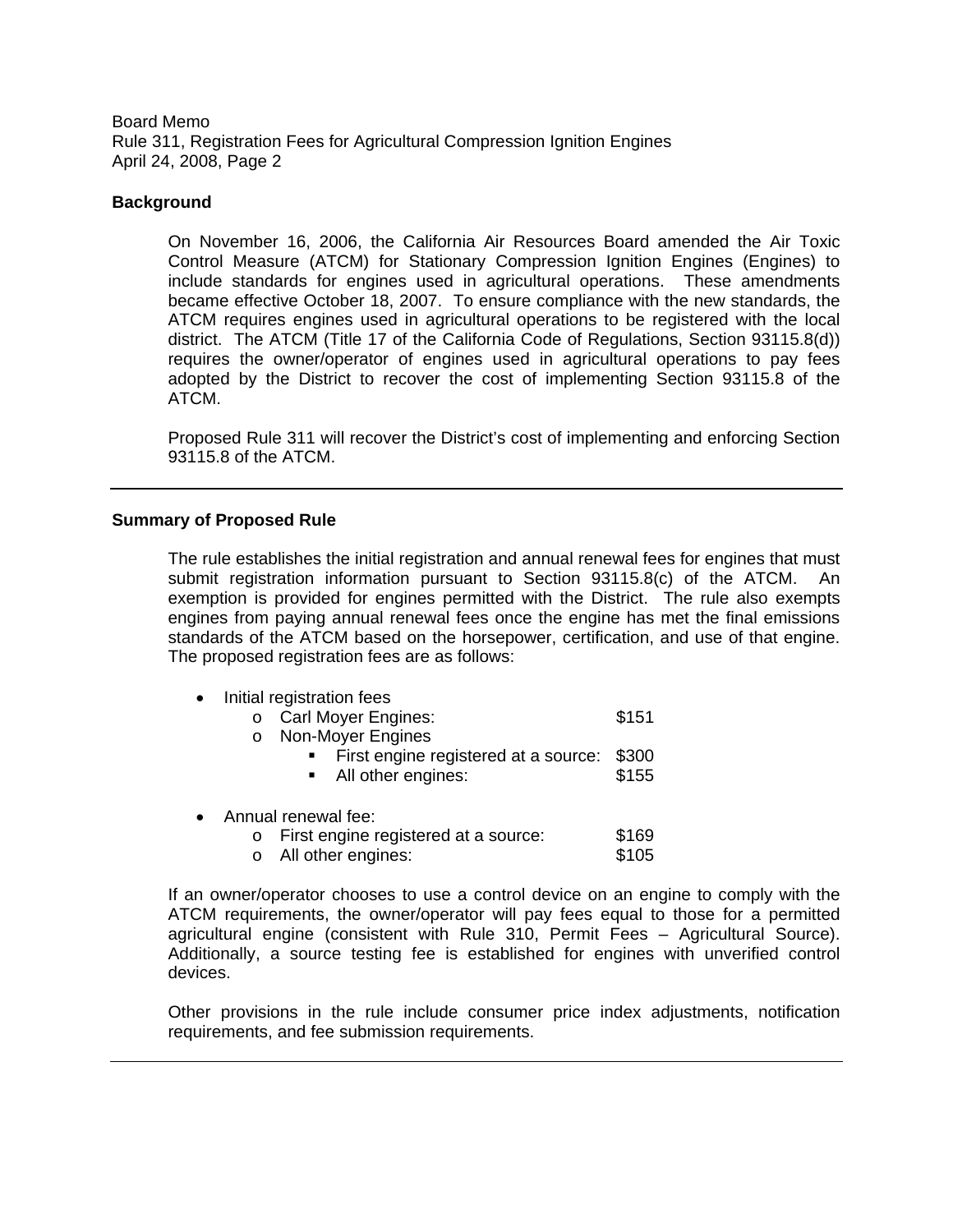#### **Impact on Businesses and Public**

Rule 311 will apply to any agricultural operation with engines rated over 50 bhp that are required to obtain registration pursuant to Section 93115.8(c) of the ATCM. Staff estimates that there are approximately 105 different businesses affected and about 232 engines required to submit registration information.

## **District Impacts**

Rule 311 is being proposed to recover the costs of implementing the agricultural engine registration program and enforcing the ATCM requirements for agricultural engines. Execution of the District's responsibilities as required by the ATCM will require additional staff time to evaluate the engine registration information, provide assistance and outreach to the affected sources, and ensure compliance with the ATCM standards. Staff estimates the proposed rule will result in additional need for 0.23 FTE (full time equivalent) in the initial year of the program and 0.3 FTE total every three years for enforcement until approximately 2016, when the majority of engines will be required to meet the ATCM emission standards. Once an engine meets the final emission standards in the ATCM, the District will not be performing inspections for the ATCMcompliant engine and will only be maintaining the registration database information; therefore, renewal fees will no longer be required. The anticipated Staff costs of the agricultural engine registration program and of enforcing the ATCM requirements for agricultural engines are as follows:

- Initial costs for registrations: \$55,012
- Recurring costs for enforcement: \$72,936 every 3 years

(equivalent to \$24,312 per year)

Initial costs will be incurred primarily in 2008 when existing engines are required to register; however, additional initial registration costs will be incurred in subsequent years when new engines are installed and when engines are being replaced to meet the new ATCM emission standards. The initial and recurring costs include engineer and field inspection staff costs fully loaded and the administrative support program costs, and recovers 100% of the District's costs for this program.

#### **Emission Impacts**

Rule 311 is an administrative rule that does not impact emissions.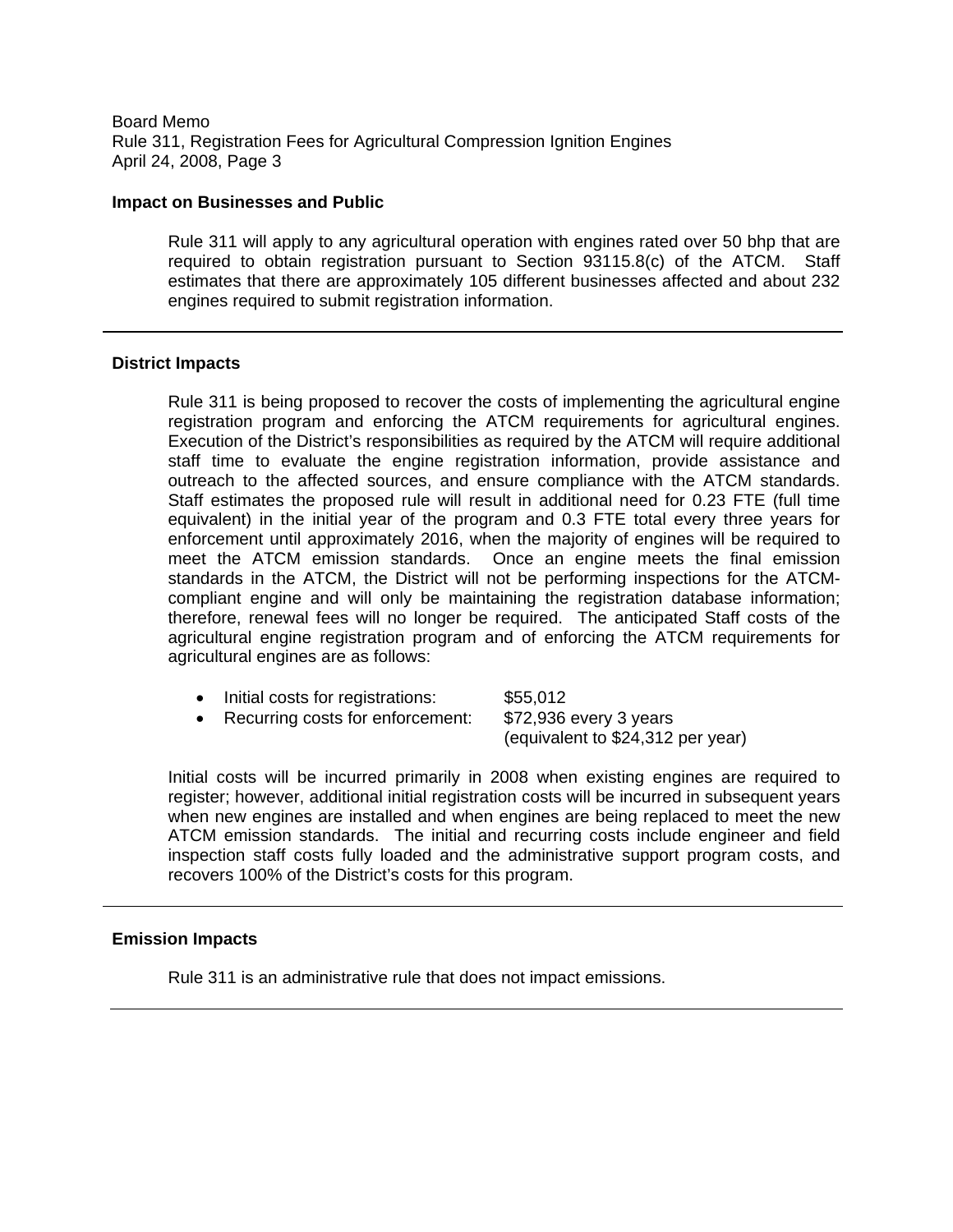### **Environmental Review and Compliance**

Staff finds that proposed Rule 311 requirements are exempt from CEQA. Public Resources Code section 21080(b)(8) and section 15273 of the state CEQA Guidelines provide that the adoption or amendments of fee rules are not subject to CEQA. To claim this exemption, the District must find that the amendments are for the purpose of meeting operating expenses. Proposed Rule 311 establishes a fee schedule to recover the expenses of implementing District responsibilities for the registration of agricultural compression ignition engines.

## **Public Outreach**

Below is a summary of the public outreach undertaken by Staff to ensure that affected businesses and sources are aware of the Stationary Compression Ignition Engine ATCM and new Rule 311.

- A notice of public workshop was sent on January 12, 2008 to applicable facilities in the 2006 Sacramento County Agricultural Commissioner's pesticide use database, persons who have requested rulemaking notices, those who participated in the agricultural permitting rulemaking process, and to the Sacramento County Farm Bureau for distribution to their members. The notice was also posted as a display ad in the Galt Herald and the Elk Grove Citizen on February 6, 2008.
- Staff presented a summary of the ATCM requirements, engine replacement incentive programs, and distributed proposed Rule 311 and the staff report to the Sacramento County Farm Bureau Board of Directors on January 22, 2008.
- Staff conducted two public workshops on February 11, 2008 in Wilton and on February 12, 2008 in Walnut Grove. The workshops were held in the evening to promote attendance. Additionally, the workshop on February 12<sup>th</sup> was followed by special hour-long session on incentives for engine replacements.
- Staff discussed the public response from the workshops for proposed Rule 311 with the Sacramento County Farm Bureau Board of Directors on February 19, 2008. Staff also took comments and questions from the Board on the proposed rule.
- Staff presented a revised Rule 311 to the Sacramento County Farm Bureau Board of Directors on March 25, 2008. This version of the rule incorporated changes based on comments received from the workshops and the previous board meeting.
- A notice for the public hearing was published in the Sacramento Bee on March 24, 2008. The notice was also mailed to attendees of the public workshops, applicable facilities in the 2006 Sacramento County Agricultural Commissioner's pesticide use database, persons who have requested rulemaking notices, those who participated in the agricultural permitting rulemaking process and owners/operators who had already submitted engine registration information. The notice was also sent to the Sacramento County Farm Bureau to be distributed to their members.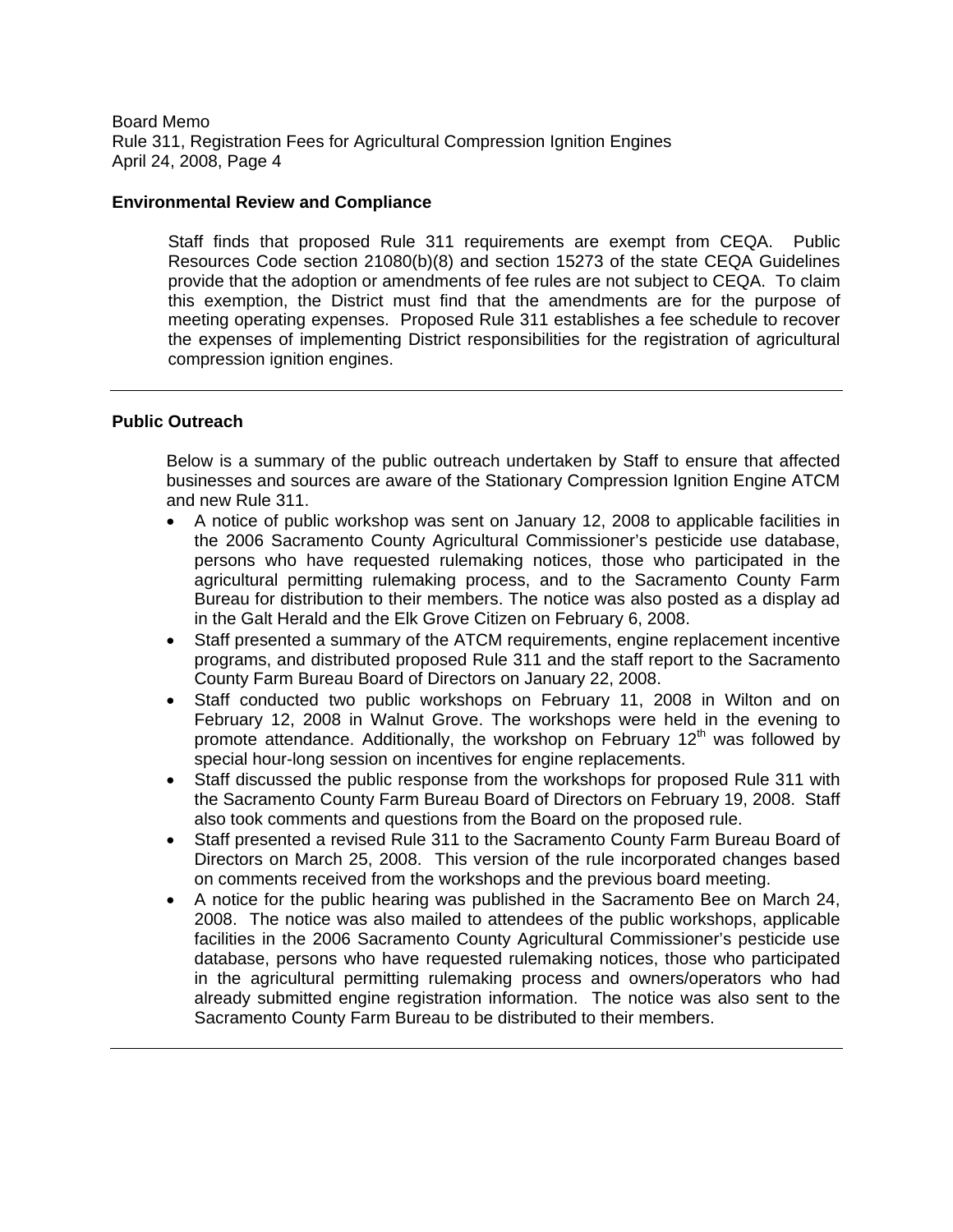# **Changes Made in Response to Comments**

Staff received several comments from the workshops and the Farm Bureau meetings regarding the anticipated District workload for the registration program and the required enforcement of the ATCM. Staff re-examined the District workload for special groups of engines and reduced fees for engines funded by the Carl Moyer Program and multiple engines located at one facility. Staff also exempted owners and operators from paying renewal fees for engines meeting the final emission standards of the ATCM. All comments, together with the Staff responses, are presented in Appendix B of the March 28, 2008 Staff Report (page 21 of this Board Package). The table below shows a summary of the changes to the fee structure.

|                    |                                          | Workshop     | After Workshop                                                     |
|--------------------|------------------------------------------|--------------|--------------------------------------------------------------------|
|                    | <b>First Registered</b><br>Engine        |              | \$300/engine                                                       |
| <b>Initial Fee</b> | Multiple<br>Registered<br>Engines        | \$300/engine | \$155/engine                                                       |
|                    | Moyer Engines                            |              | \$151/engine                                                       |
|                    | Engines with a<br>control device         |              | <b>Agricultural Engine Permit Fees</b><br>from Rule 310 per engine |
|                    | <b>First Registered</b><br>Engine        |              | \$169/engine (one inspection<br>every 3 years)*                    |
| <b>Renewal Fee</b> | <b>Multiple</b><br>Registered<br>Engines | \$169/engine | \$105/engine (one inspection<br>every 3 years)*                    |
|                    | Engines with a<br>control device         |              | <b>Agricultural Engine Permit Fees</b><br>from Rule 310 per engine |

\* An engine meeting the final emission standards in the ATCM, based on its horsepower, certification, and use, will be exempt from paying these renewal fees